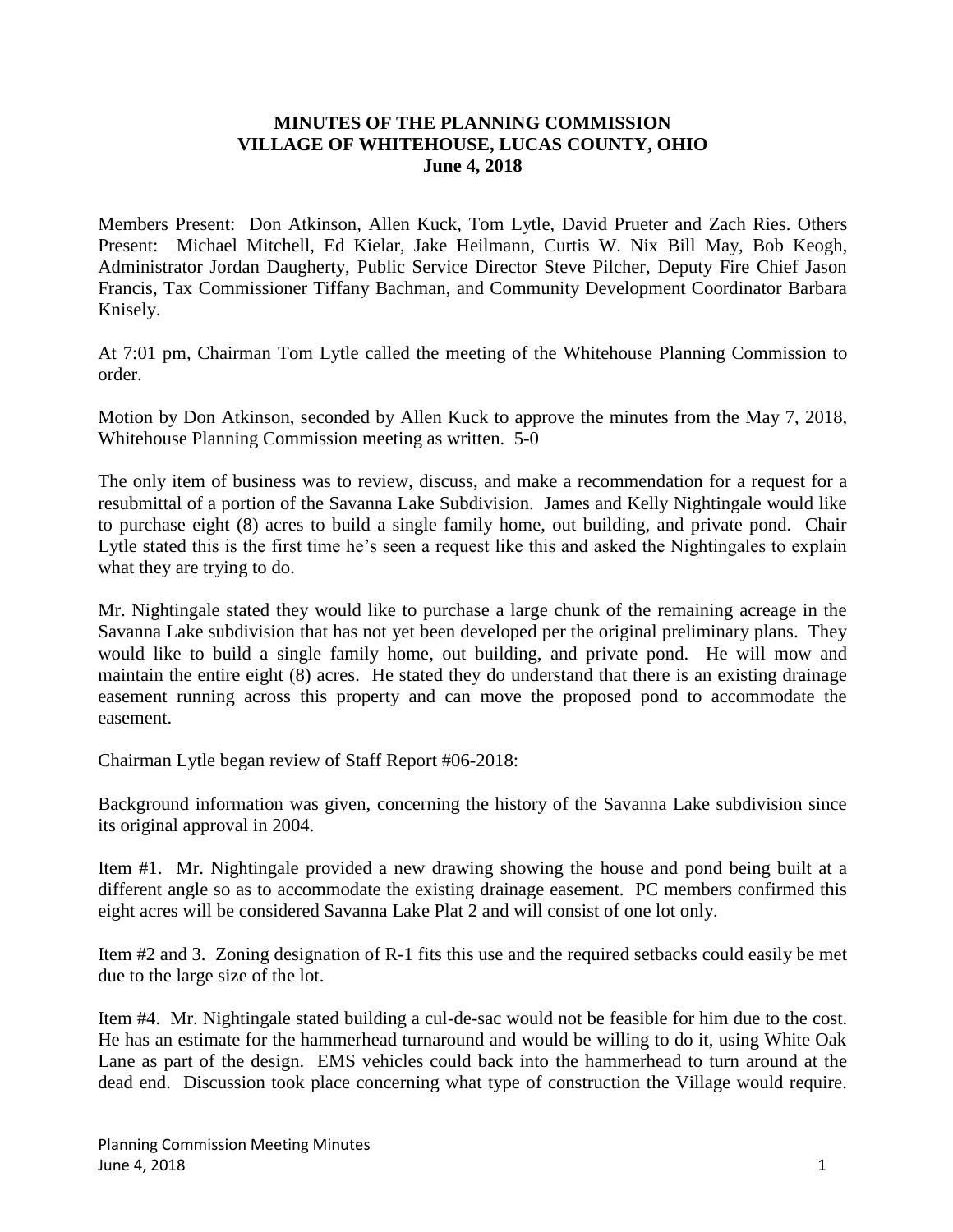Mr. Pilcher stated he would require a stone base under asphalt without curbs or drains. It needs to be strong enough to withhold the heavy weight of the fire trucks and other emergency vehicles. He would suggest an eight inch stone base with a five inch asphalt layer. Chairman Lytle confirmed that the turnaround would be located on the Nightingale private property.

Deputy Fire Chief Francis stated that he is agreeable to the proposed design, with the hammerhead coming off White Oak Lane pointing east, just before the dead end. The private drive would then continue off the end of White Oak Lane. The width of the turnaround must be twenty feet (20') instead of sixteen feet (16') as indicated on the drawing provided by Mr. Nightingale. The required length would be seventy (70) feet with a twenty-eight foot (28') radius.

Jake Heilmann, President of the Savanna Lake HOA, asked if there would be a curb cut at the turnaround. He was answered "no, that the rolled curb would be sufficient and remain."

Item #5. Mr. Daugherty stated that Village Solicitor Kevin Heban has confirmed that the previously dedicated parkland (during the preliminary approval of Savanna Lake in 2004) was not applicable, and the current owner could sell that property as a remaining part of the subdivision without designating it as parkland.

Item #6. Mr. Nightingale confirmed that he knew there were swales running across the rear of his property on both the west and north end that must remain as part of the approved drainage system in this subdivision. Those cannot be filled in or leveled when his property is developed.

Item #7. Mr. Nightingale confirmed that he will adjust the location of his residence and private pond so that it does not interfere with the existing drainage easement running from the Savanna Lake pond to the ditch along the northern edge of the subdivision. He understands that a new easement will need to be prepared and filed between him as the property owner and the Savanna Lake HOA. Legal counsel will need to be consulted on this matter.

Item #8. Mr. Nightingale understands that the existing sanitary sewer and water lines are located at the end of White Oak Lane and he will be responsible for tapping into them from his property.

Item #9. Mr. Nightingale understands that all EPA/storm water regulations will need to be followed during the construction period.

10. No additional street trees or street lights will be required since White Oak Lane is not being extended.

## Staff Recommendations:

Items #1 and 2: Mr. Nightingale understands that refuse and leaf collection will be made at the end of his driveway, on White Oak Lane.

Item #3. Jake Heilmann, President of the HOA, stated he feels amendments can be made to the original HOA regulations and deed restrictions to fit this situation for a single family home on a